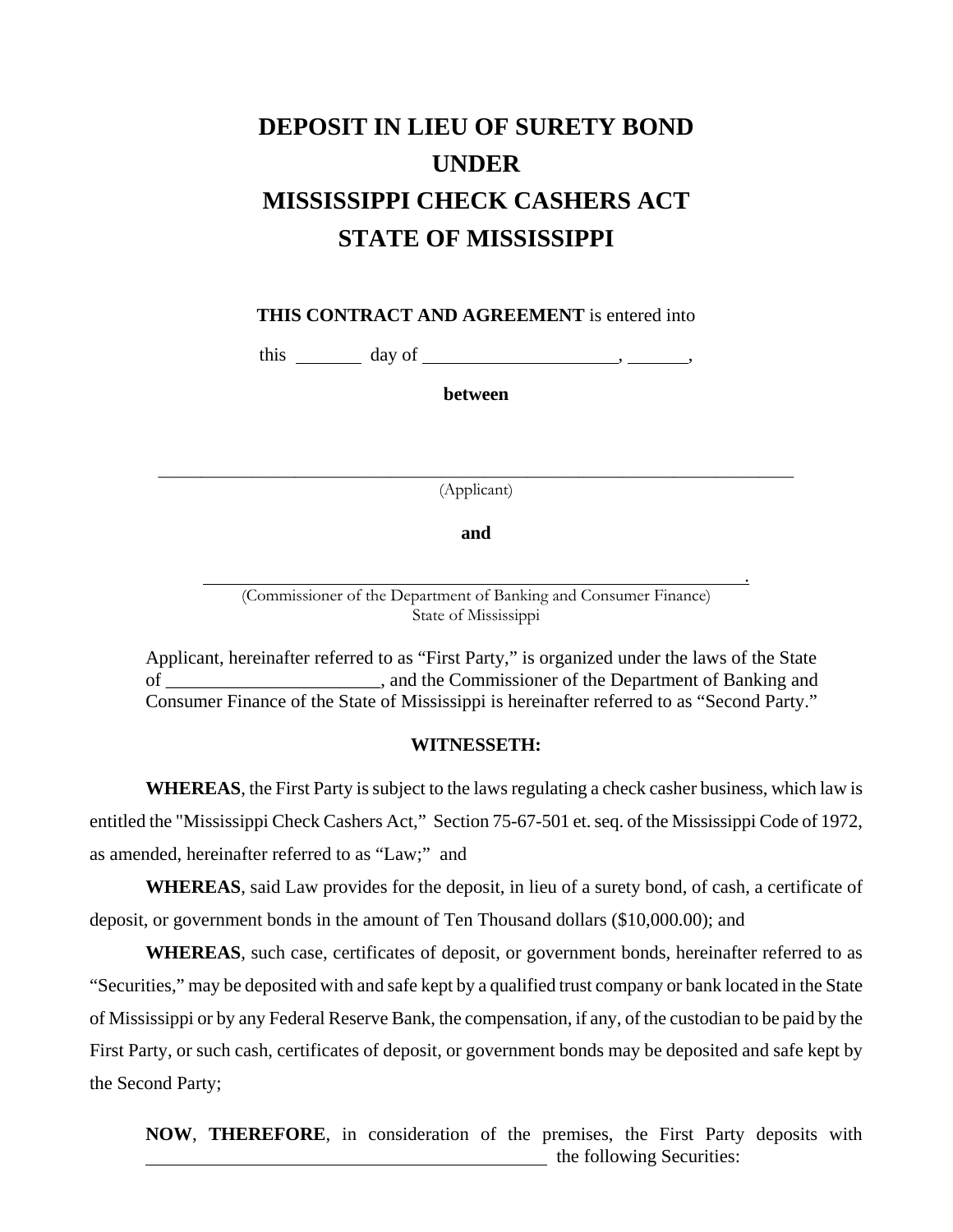(Name of Financial Institution or Second Party)

(a) Cash - \$10,000.00;

 **OR**

| (b) |                       | Safekeeping Receipt Number ____________ for Certificate of Deposit Number _______                                                                                                                                                   |
|-----|-----------------------|-------------------------------------------------------------------------------------------------------------------------------------------------------------------------------------------------------------------------------------|
|     |                       |                                                                                                                                                                                                                                     |
|     |                       |                                                                                                                                                                                                                                     |
|     |                       | (Financial Institution)                                                                                                                                                                                                             |
|     | <b>OR</b>             |                                                                                                                                                                                                                                     |
| (c) |                       | Safekeeping Receipt Number ______________ for Certificate of Deposit Number ____________                                                                                                                                            |
|     |                       | dated for \$ for months, maturing , the same stated stated for \$ for months, maturing , the state of $\frac{1}{2}$ stated stated stated stated stated stated stated stated stated stated stated stated stated stated stated stated |
|     | and issued by _______ |                                                                                                                                                                                                                                     |
|     |                       | (Financial Institution)                                                                                                                                                                                                             |

It is further agreed between the parties hereto that:

- 1. Subject to the provisions herein contained, these Securities are deposited for the use and benefit of any person or persons who may have a cause of action against the First Party, the licensee, for failure to comply with any provisions of Section 75-67-501 et. seq. of the Mississippi Code of 1972, as amended.
- 2. The Securities deposited may be exchanged from time to time for other Securities that qualify under the provisions of the Mississippi Check Cashers Act provided that the aggregate amount of all Securities deposited herewith, based upon market value, is at least Ten Thousand Dollars (\$10,000.00), such change to be approved by the Second Party.
- 3. All interest or dividends on all Securities deposited shall be payable to or in accordance with the instructions of the First Party, whether such Securities are in possession of the Second Party or in possession of a qualified trust company or bank located in the State of Mississippi or in the possession of any Federal Reserve Bank. However, if a court of competent jurisdiction should enter an order which prohibits receipt by said First Party of such interest or dividends, then the Second Party may then retain said interest or dividends, or, in the event the Securities are in the possession of a qualified trust company or bank located in the State of Mississippi or any Federal Reserve Bank then said institution may pay and deliver said interest or dividends to the Second Party upon receipt of written instructions to do so from the Second Party accompanied by a certified copy of an order of a court of competent jurisdiction prohibiting receipt by said First Party of such interest or dividends.
- 4. All the Securities deposited under the terms of this agreement shall be subject to the control of the Second Party, whether in possession of the Second Party or whether in possession of a qualified trust company or bank located in the State of Mississippi or in the possession of any Federal Reserve Bank. If it deems it necessary, the Second Party shall have the right from time to time to sell or otherwise dispose of any Securities in its possession and to convert the same into cash. If the Securities are in the possession of a qualified trust company or bank located in the State of Mississippi or in the possession of any Federal Reserve Bank, the Second Party, if it deems it necessary, shall have the right from time to time to order such institutions in possession of said Securities to sell or otherwise dispose of said Securities and to convert the same into cash and/or to pay and deliver such Securities and cash to the Second Party, all such instructions, however, from the Second Party to be in writing.
- 5. If the First Party shall well and truly operate its business in conformity with and shall abide by the laws of this State regulating a check casher business and all other applicable statutes of the State of Mississippi, and shall faithfully perform the duties and obligations pertaining to the business so licensed and the prompt payment of any judgment which may be recovered against the First Party on account of charges or other claims arising directly or collectively from any violation of the provisions